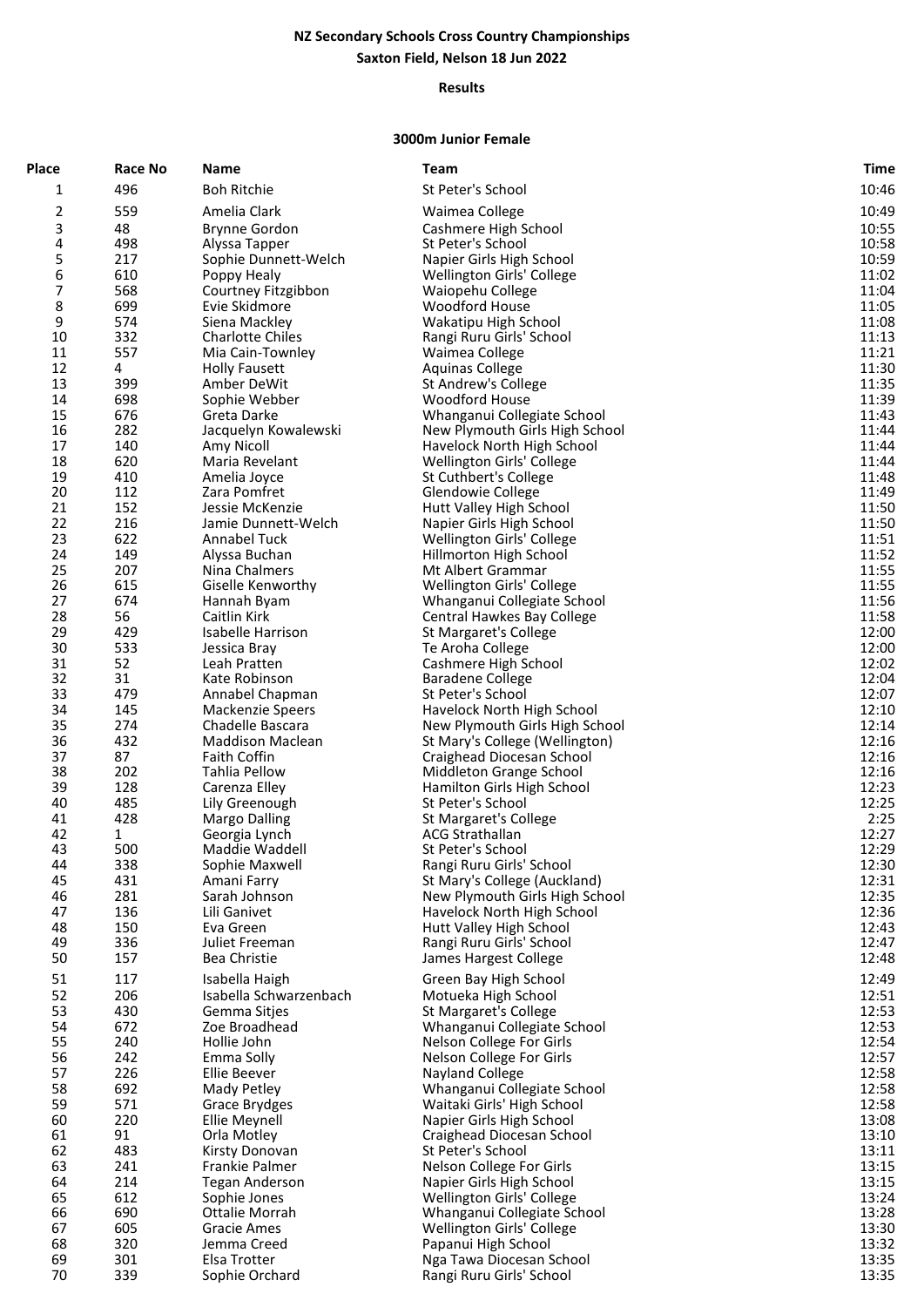| 71           | 199     | Leah Jacobsen            | Matamata College                    | 13:40       |
|--------------|---------|--------------------------|-------------------------------------|-------------|
| 72           | 482     | Sophia Dol               | St Peter's School                   | 13:49       |
| 73           | 278     | Petra Hofmans            | New Plymouth Girls High School      | 13:56       |
| 74           | 196     | Mia Lindfield            | Marlborough Girls College           | 13:57       |
| 75           | 481     | Lucy Dawson              | St Peter's School                   | 14:07       |
| 76           | 30      | Annabel Richardson       | <b>Baradene College</b>             | 14:08       |
| 77           | 669     | Jessie Smith             | <b>Westland High School</b>         | 14:10       |
| 78           | 205     |                          | Motueka High School                 | 14:12       |
|              |         | Helena Satherley         |                                     |             |
| 79           | 435     | Ava Register             | St Matthew's Collegiate             | 14:21       |
| 80           | 295     | Alix Gibson              | Nga Tawa Diocesan School            | 14:22       |
| 81           | 198     | Mila van Rensburg        | Marlborough Girls College           | 14:30       |
| 82           | 494     | Hannah Paine             | St Peter's School                   | 14:43       |
| 83           | 680     | Olivia Gilbertson        | Whanganui Collegiate School         | 15:11       |
| 84           | 302     | Olivia Whale             | Nga Tawa Diocesan School            | 15:20       |
|              |         |                          | 4000m Junior Male                   |             |
| <b>Place</b> | Race No | Name                     | Team                                | <b>Time</b> |
| 1            | 664     | Alfie Steedman           | Westlake Boys High School           | 12:28       |
| 2            | 21      | Caleb Wagener            | <b>Auckland Grammar School</b>      | 12:38       |
| 3            | 531     | George Wyllie            | Tauranga Boys' College              | 12:46       |
| 4            | 163     | Jack Erikson             | <b>Kings College</b>                | 12:52       |
| 5            | 665     | Max Tuttle               | Westlake Boys High School           | 13:05       |
| 6            | 84      | Cooper Wightman          | Christchurch Boys High School       | 13:13       |
| 7            | 6       | Hamish Murray            | <b>Aquinas College</b>              | 13:14       |
| 8            | 184     | <b>Ben Oxford</b>        | <b>Macleans College</b>             | 13:17       |
| 9            |         |                          |                                     |             |
|              | 657     | Jamie Maunder            | Westlake Boys High School           | 13:23       |
| 10           | 593     | Joe Martin               | <b>Wellington College</b>           | 13:27       |
| 11           | 166     | <b>Quinn Moss</b>        | <b>Kings College</b>                | 13:38       |
| 12           | 109     | <b>Bede Colbourne</b>    | Francis Douglas Memorial College    | 13:39       |
| 13           | 394     | Finn Woodhouse           | Shirley Boys High School            | 13:42       |
| 14           | 108     | Alec Ball                | Feilding High School                | 13:43       |
| 15           | 22      | Alexander Wilkins        | Auckland Grammar School             | 13:45       |
| 16           | 66      | Max Aldridge             | Christchurch Boys High School       | 13:47       |
| 17           | 439     | Jaguun Gunregjav-Willers | St Patrick's College (Kilbirnie)    | 13:48       |
| 18           | 50      | <b>Thomas Newsom</b>     | Cashmere High School                | 13:54       |
| 19           | 503     | Caleb Woodfield          | St Peter's School                   | 13:55       |
| 20           | 317     | Kayden Theron            | Papamoa College                     | 13:57       |
| 21           | 463     | Callum Wos               | St Patrick's College (Silverstream) | 14:00       |
| 22           | 467     | Sam Forward              | St Pauls Collegiate (Hamilton)      | 14:00       |
| 23           | 572     | Jude Deaker              | Wakatipu High School                | 14:01       |
| 24           | 236     | Hogan Ward               | Nelson College                      | 14:04       |
| 25           | 586     | Ollie Harland            | <b>Wellington College</b>           | 14:09       |
| 26           | 251     | <b>Felix Field</b>       | New Plymouth Boys High School       | 14:11       |
| 27           | 597     | Liam Shearer             | <b>Wellington College</b>           | 14:11       |
| 28           | 231     | Scott Brown              | Nelson College                      | 14:12       |
| 29           | 375     | Vin O'Connell            | Sacred Heart College (Auckland)     | 14:13       |
| 30           | 543     | Payo O'Sullivan          | Timaru Boys' High School            | 14:14       |
| 31           | 384     | Charlie Richardson       | Sacred Heart College (Auckland)     | 14:15       |
|              |         |                          |                                     |             |
| 32           | 27      | <b>Brook Yu</b>          | Avondale College                    | 14:17       |
| 33           | 658     | <b>Charley Mueller</b>   | Westlake Boys High School           | 14:20       |
| 34           | 517     | James Catto              | Tauranga Boys' College              | 14:20       |
| 35           | 386     | <b>Blake Taylor</b>      | Sacred Heart College (Auckland)     | 14:21       |
| 36           | 176     | Noah Crowhurst           | Macleans College                    | 14:23       |
| 37           | 576     | Adam Baker               | <b>Wellington College</b>           | 14:25       |
| 38           | 169     | Reid Tusch               | <b>Kings College</b>                | 14:28       |
| 39           | 246     | Zavier Brown             | New Plymouth Boys High School       | 14:29       |
| 40           | 195     | Elijah O'Donnell         | Marlborough Boys College            | 14:29       |
| 41           | 366     | George Fraser            | Sacred Heart College (Auckland)     | 14:30       |
| 42           | 679     | <b>Thomas Fitzgerald</b> | Whanganui Collegiate School         | 14:31       |
| 43           | 580     | James Ellwood            | <b>Wellington College</b>           | 14:31       |
| 44           | 673     | Nate Burke               | Whanganui Collegiate School         | 14:33       |
| 45           | 83      | Mark Weir                | Christchurch Boys High School       | 14:37       |
| 46           | 440     | Connor Kemp              | St Patrick's College (Kilbirnie)    | 14:41       |
| 47           | 190     | Nathen Strachan          | <b>Macleans College</b>             | 14:45       |
| 48           | 181     | Ben Honey                | <b>Macleans College</b>             | 14:48       |
| 49           | 632     | Keegan Burgess           | Westlake Boys High School           | 14:49       |
| 50           | 349     | Sean Newlands            | Roncalli College                    | 14:51       |
| 51           | 255     | <b>Asher Hales</b>       |                                     | 14:52       |
|              |         |                          | New Plymouth Boys High School       |             |
| 52           | 68      | <b>Joel Allott</b>       | Christchurch Boys High School       | 14:52       |
| 53           | 19      | Solomon Randerson        | <b>Auckland Grammar School</b>      | 14:52       |
| 54           | 645     | Josh Glackin             | Westlake Boys High School           | 14:53       |
| 55           | 350     | Theo Bray                | Rongotai College                    | 14:53       |
| 56           | 583     | Sam Gordon               | <b>Wellington College</b>           | 14:54       |
| 57           | 642     | Tennet De Koster         | Westlake Boys High School           | 14:55       |
| 58           | 35      | Jack Buttle              | Burnside High School                | 15:05       |
| 59           | 455     | <b>Blake Miscall</b>     | St Patrick's College (Silverstream) | 15:07       |
| 60           | 587     | <b>Oliver Hercus</b>     | <b>Wellington College</b>           | 15:08       |
| 61           | 383     | Kaleb Rawiri             | Sacred Heart College (Auckland)     | 15:09       |
| 62           | 710     | Joseph Cameron           | Waimea College                      | 15:09       |
|              |         |                          |                                     |             |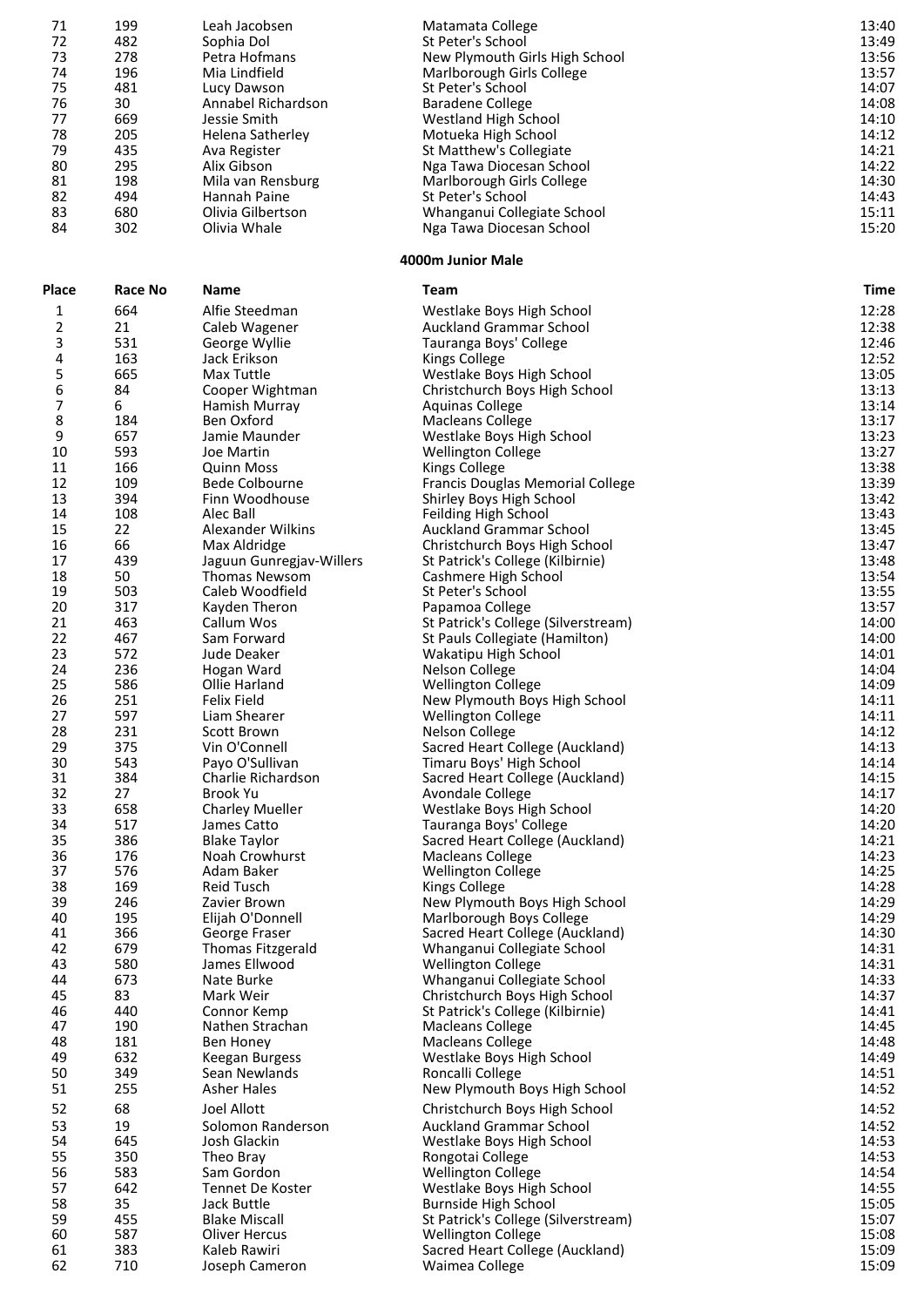| 63             | 266            | <b>Stirling Monk</b>                   | New Plymouth Boys High School                         | 15:09          |
|----------------|----------------|----------------------------------------|-------------------------------------------------------|----------------|
| 64             | 492            | Jake Lomas                             | St Peter's School                                     | 15:10          |
| 65             | 8              | Koby Clarkson                          | <b>Auckland Grammar School</b>                        | 15:11          |
| 66             | 695            | Matthew Sinclair                       | Whanganui Collegiate School                           | 15:13          |
| 67             | 625            | Will Ashley                            | Westlake Boys High School                             | 15:15          |
| 68             | 273            | Keegan Yates                           | New Plymouth Boys High School                         | 15:17          |
| 69             | 58             | Henry Church                           | Christ's College                                      | 15:18          |
| 70             | 470            | <b>Ben Coles</b>                       | St Peter's College (Auckland)                         | 15:19          |
| 71             | 600            | <b>Harrison Wills</b>                  | <b>Wellington College</b>                             | 15:20          |
| 72             | 378            | Oliver Palmer                          | Sacred Heart College (Auckland)                       | 15:20          |
| 73             | 592            | Noah Lees                              | <b>Wellington College</b>                             | 15:22          |
| 74<br>75       | 648<br>127     | <b>Charlie Hodgetts</b>                | Westlake Boys High School                             | 15:24<br>15:29 |
| 76             | 263            | Charlie Taylor<br>Oliver Marsh         | Greymouth High School                                 | 15:33          |
| 77             | 37             | Hugo Feng                              | New Plymouth Boys High School<br>Burnside High School | 15:34          |
| 78             | 26             | Daniel Kovylov                         | Avondale College                                      | 15:38          |
| 79             | 652            | Ryan Leong                             | Westlake Boys High School                             | 15:41          |
| 80             | 649            | Luca James                             | Westlake Boys High School                             | 15:41          |
| 81             | 596            | Jesse Rumball-Smith                    | <b>Wellington College</b>                             | 15:42          |
| 82             | 385            | Jack Riordan                           | Sacred Heart College (Auckland)                       | 15:48          |
| 83             | 527            | Bryn Roberton                          | Tauranga Boys' College                                | 15:49          |
| 84             | 659            | Zach O'Gram                            | Westlake Boys High School                             | 15:50          |
| 85             | 534            | Ben Allan                              | Timaru Boys' High School                              | 15:51          |
| 86             | 382            | Villi Qereqeretabua                    | Sacred Heart College (Auckland)                       | 15:56          |
| 87             | 64             | <b>Finlay Sharpe</b>                   | Christ's College                                      | 15:58          |
| 88             | 539            | Johnson Cleland                        | Timaru Boys' High School                              | 16:00          |
| 89             | 654            | Lukas Martin-Mercado                   | Westlake Boys High School                             | 16:00          |
| 90             | 237            | Kurt Ward                              | Nelson College                                        | 16:01          |
| 91             | 536            | Ryan Bell                              | Timaru Boys' High School                              | 16:06          |
| 92             | 577            | Samuel Beardmore                       | <b>Wellington College</b>                             | 16:08          |
| 93             | 446            | James Browne                           | St Patrick's College (Silverstream)                   | 16:09          |
| 94             | 537            | Mac Brown                              | Timaru Boys' High School                              | 16:09          |
| 95             | 544            | Jonty Porter                           | Timaru Boys' High School                              | 16:14          |
| 96             | 155            | <b>William Berkers</b>                 | James Hargest College                                 | 16:14          |
| 97             | 81             | Zavier Toaolamai-Holden                | Christchurch Boys High School                         | 16:27          |
| 98             | 60             | Noah Goodfellow                        | Christ's College                                      | 16:32          |
| 99             | 685            | Joseph Mack                            | Whanganui Collegiate School                           | 16:37          |
| 100            | 69             | William Allott                         | Christchurch Boys High School                         | 16:39          |
| 101            | 247            | Dylan Chilcott                         | New Plymouth Boys High School                         | 16:42          |
| 102            | 252            | Kade Froome                            | New Plymouth Boys High School                         | 16:55          |
| 103            | 15             | Theo Jolly                             | <b>Auckland Grammar School</b>                        | 17:07          |
| 104            | 363            | Owen Dabner                            | Sacred Heart College (Auckland)                       | 17:16          |
| 105            | 438            | Cormac Chesney                         | St Patrick's College (Kilbirnie)                      | 17:17          |
| 106            | 457            | Pat Poland                             | St Patrick's College (Silverstream)                   | 17:20          |
| 107            | 562            | Cade Ingerson                          | Waimea College                                        | 17:20          |
| 108            | 24             | Ashton Young                           | <b>Auckland Grammar School</b>                        | 17:24          |
| 109            | 126            | Kouki Zhang                            | Green Bay High School                                 | 17:43          |
| 110            | 20             | Oscar Swinson                          | <b>Auckland Grammar School</b>                        | 17:43          |
|                |                |                                        | 2000m Junior Para Male                                |                |
|                |                |                                        |                                                       |                |
| Place          | Race No        | <b>Name</b>                            | <b>Team</b>                                           | <b>Time</b>    |
| 1              | 151            | Toby Ireland T11                       | Hutt Valley High School                               | 9:39           |
|                |                |                                        | 2000m Senior Para Male                                |                |
|                |                |                                        |                                                       |                |
| Place          | Race No        | Name                                   | Team                                                  | Time           |
| 1              | 62             | Jasper Moss T38                        | Christ's College                                      | 8:19           |
| 2              | 327            | Josh Rae T38                           | Papanui High School                                   | 8:37           |
| $\mathbf{1}$   | 318            | Reuben Anguisaca-Bland T20             | Papanui High School                                   | 9:09           |
| 2              | 707            | Alex Skinner T20                       | Papanui High School                                   | 13:13          |
|                |                |                                        |                                                       |                |
|                |                |                                        | 3000m Year 9 Female                                   |                |
| Place          | <b>Race No</b> | Name                                   | Team                                                  | Time           |
| 1              | 420            | Imogen Barlow                          | St Kentigern College                                  | 10:54          |
| $\overline{2}$ | 413            | Scarlett Robb                          | St Cuthbert's College                                 | 11:01          |
| 3              | 303            | Lisa Hellyer                           | Onehunga High School                                  | 11:11          |
| 4              | 618            | Juju Moorhead                          | Wellington Girls' College                             | 11:11          |
| 5              | 32             | <b>Eleanor Pugh</b>                    | <b>Bethlehem College</b>                              | 11:12          |
| 6              | 476            | Millie McFadzien                       | St Peter's College (Gore)                             | 11:18          |
| 7              | 556            | Bella Cain-Townley                     | Waimea College                                        | 11:21          |
| 8              | 330            | Lucy Hannah                            | Queen Margaret College                                | 11:34          |
| 9              | 611            | Maia Holden                            | Wellington Girls' College                             | 11:38          |
| 10             | 304            | Sarah Hellyer                          | Onehunga High School                                  | 11:40          |
| 11             | 506            | Asha Edwards                           | Takapuna Grammar School                               | 11:43          |
| 12             | 102            | Hannah McManus                         | Diocesan School for Girls                             | 11:49          |
| 13             | 224<br>193     | Breeze van Veldhuizen<br>Scarlett Gwin | Napier Girls High School<br><b>Marist College</b>     | 11:52<br>11:56 |
| 14             |                |                                        |                                                       |                |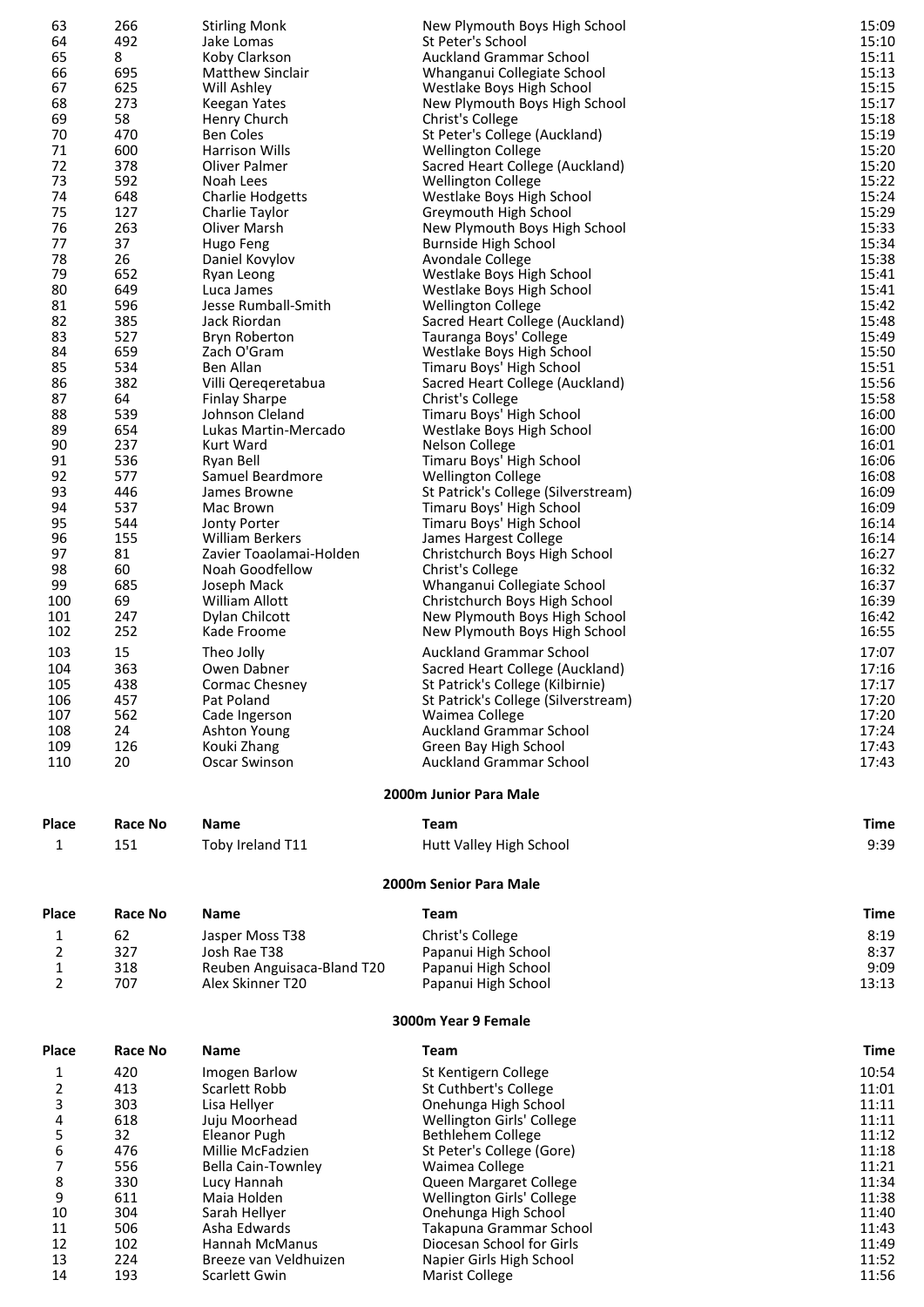| 15           | 335            | <b>Blaise France</b>                                | Rangi Ruru Girls' School                                  | 11:56          |
|--------------|----------------|-----------------------------------------------------|-----------------------------------------------------------|----------------|
| 16           | 88             | <b>Ruby Laming</b>                                  | Craighead Diocesan School                                 | 11:59          |
| 17           | 552            | Amelia Henstock                                     | Villa Maria College                                       | 12:00          |
| 18<br>19     | 427<br>306     | Isabella Bridge<br>Zoe Cursons                      | St Margaret's College<br><b>Onslow College</b>            | 12:01<br>12:02 |
| 20           | 389            | Jane Doyle                                          | Sacred Heart College (Wellington)                         | 12:05          |
| 21           | 286            | Marley Sampson                                      | New Plymouth Girls High School                            | 12:10          |
| 22           | 53             | Rebekah Pratten                                     | Cashmere High School                                      | 12:15          |
| 23           | 570            | <b>Brooke Miller</b>                                | Wairarapa College                                         | 12:17          |
| 24           | 497            | Casey Shaw-Stranks                                  | St Peter's School                                         | 12:18          |
| 25           | 197            | Neve McKenzie                                       | Marlborough Girls College                                 | 12:21          |
| 26           | 532            | Issy de Hair                                        | Tawa College                                              | 12:23          |
| 27           | 491            | Chelsea Lea                                         | St Peter's School                                         | 12:23          |
| 28           | 705            | Zoe Bonny                                           | Waimea College                                            | 12:25          |
| 29<br>30     | 55<br>608      | <b>Emily Watt</b>                                   | Cashmere High School                                      | 12:26<br>12:29 |
| 31           | 553            | Ella Egan<br>Kobi Maslin                            | Wellington Girls' College<br>Villa Maria College          | 12:30          |
| 32           | 388            | Savannah Allen                                      | Sacred Heart College (Wellington)                         | 12:33          |
| 33           | 402            | Abi Scott-Douglas                                   | St Andrew's College                                       | 12:35          |
| 34           | 316            | Emma Verry                                          | Palmerston North Girls High School                        | 12:36          |
| 35           | 488            | Eva Jeffries                                        | St Peter's School                                         | 12:40          |
| 36           | 391            | Gwen McGrath                                        | Sacred Heart College (Wellington)                         | 12:40          |
| 37           | 227            | Keshia Linyard                                      | Nayland College                                           | 12:41          |
| 38           | 390            | Katie Jordan                                        | Sacred Heart College (Wellington)                         | 12:42          |
| 39           | 100            | Sophia Haines                                       | Diocesan School for Girls                                 | 12:47          |
| 40           | 354            | Sahara Katene                                       | Rotorua Girls' High School                                | 12:50          |
| 41           | 397            | Jorgia Tucker                                       | Southland Girls' High School                              | 12:51          |
| 42<br>43     | 219<br>668     | Ruby Kaye                                           | Napier Girls High School<br>Westland High School          | 12:59<br>13:01 |
| 44           | 408            | <b>Tamsin Gillespie</b><br><b>Ellie Siu</b>         | St Cuthbert's College                                     | 13:03          |
| 45           | 225            | Luca Wohlers                                        | Napier Girls High School                                  | 13.05          |
| 46           | 415            | Zara Toes                                           | St Cuthbert's College                                     | 13:08          |
| 47           | 148            | <b>Maddison Sturgeon</b>                            | Hawera High School                                        | 13:11          |
| 48           | 355            | <b>Renee Price</b>                                  | Rotorua Girls' High School                                | 13:13          |
| 49           | 334            | Jessica Drury                                       | Rangi Ruru Girls' School                                  | 13:15          |
| 50           | 29             | Saffron Moaveni                                     | <b>Baradene College</b>                                   | 13:18          |
| 51           | 416            | Laura Hammond                                       | St Dominic's College                                      | 13:24          |
| 52           | 340            | Zania Roberts                                       | Rangi Ruru Girls' School                                  | 13:30          |
| 53           | 173            | Kenisha Mediratta                                   | Lynfield College                                          | 13:34          |
| 54           | 285            | <b>Bethan Mullis</b>                                | New Plymouth Girls High School                            | 13:46          |
| 55           | 137            | Lilly Hammond                                       | Havelock North High School                                | 14:00          |
| 56           | 289            | Sophie Bell                                         | Nga Tawa Diocesan School                                  | 14:16          |
| 57           | 609            | <b>Bella Evett</b>                                  | Wellington Girls' College                                 | 14:22          |
| 58<br>59     | 154<br>284     | Antonia Leonor Ortiz-Minguez<br><b>Estelle Monk</b> | Independent Home School<br>New Plymouth Girls High School | 14:24<br>14:27 |
| 60           | 223            | Lucy Parker                                         | Napier Girls High School                                  | 14:27          |
| 61           | 134            | Stella Buczynski                                    | Havelock North High School                                | 14:36          |
| 62           | 276            | Molly Fletcher                                      | New Plymouth Girls High School                            | 14:48          |
| 63           | 296            | Coco Guy                                            | Nga Tawa Diocesan School                                  | 14:51          |
| 64           | 300            | Manaia Sheridan                                     | Nga Tawa Diocesan School                                  | 14:51          |
| 65           | 287            | Sammy Wolfe                                         | New Plymouth Girls High School                            | 14:51          |
| 66           | 171            | Maren Capps                                         | Lynfield College                                          | 15:02          |
| 67           | 25             | Leah Galea                                          | <b>Avondale College</b>                                   | 15:37          |
| 68           | 44             | Wei Wei Zhang                                       | <b>Burnside High School</b>                               | 15:49          |
| 69           | 297            | Chloe Jamieson                                      | Nga Tawa Diocesan School                                  | 16:43          |
| <b>Place</b> | <b>Race No</b> | <b>Name</b>                                         | 3000m Year 9 Male<br>Team                                 | <b>Time</b>    |
|              |                |                                                     |                                                           |                |
| 1            | 352            | Desmond Reddy                                       | Rongotai College                                          | 10:11          |
| 2            | 584            | George Gray                                         | <b>Wellington College</b>                                 | 10:16          |
| 3            | 249<br>582     | Cooper Ferguson<br>Liam Galt                        | New Plymouth Boys High School                             | 10:24          |
| 4<br>5       | $\overline{2}$ | Nikko Kelly                                         | <b>Wellington College</b><br><b>ACG Sunderland</b>        | 10:27<br>10:27 |
| 6            | 59             | Otto Church                                         | Christ's College                                          | 10:31          |
| 7            | 575            | James Weber                                         | Wakatipu High School                                      | 10:31          |
| 8            | 588            | Logan Hopfler                                       | <b>Wellington College</b>                                 | 10:32          |
| 9            | 667            | Leo Wright                                          | Westlake Boys High School                                 | 10:33          |
| 10           | 167            | Samuel Rickerby                                     | <b>Kings College</b>                                      | 10:35          |
| 11           | 212            | Hagen Thompson                                      | Napier Boys High School                                   | 10:40          |
| 12           | 643            | Lorenzo Ferguson                                    | Westlake Boys High School                                 | 10:42          |
| 13<br>14     | 663<br>519     | Connor Smith                                        | Westlake Boys High School                                 | 10:44<br>10:46 |
| 15           | 647            | Cameron Fitzjohn<br>Leo Hobson                      | Tauranga Boys' College<br>Westlake Boys High School       | 10:46          |
| 16           | 702            | Ciaran Harris                                       | <b>Rolleston College</b>                                  | 10:47          |
| 17           | 7 <sup>1</sup> | Kalym Chalmers                                      | <b>Ashburton College</b>                                  | 10:49          |
| 18           | 398            | Sam Cook                                            | St Andrew's College                                       | 10:49          |
| 19           | 579            | Silas Campbell                                      | <b>Wellington College</b>                                 | 10:50          |
| 20           | 522            | Caleb Litolff                                       | Tauranga Boys' College                                    | 10:51          |
| 21           | 23             | Benjamin Worrall                                    | <b>Auckland Grammar School</b>                            | 10:53          |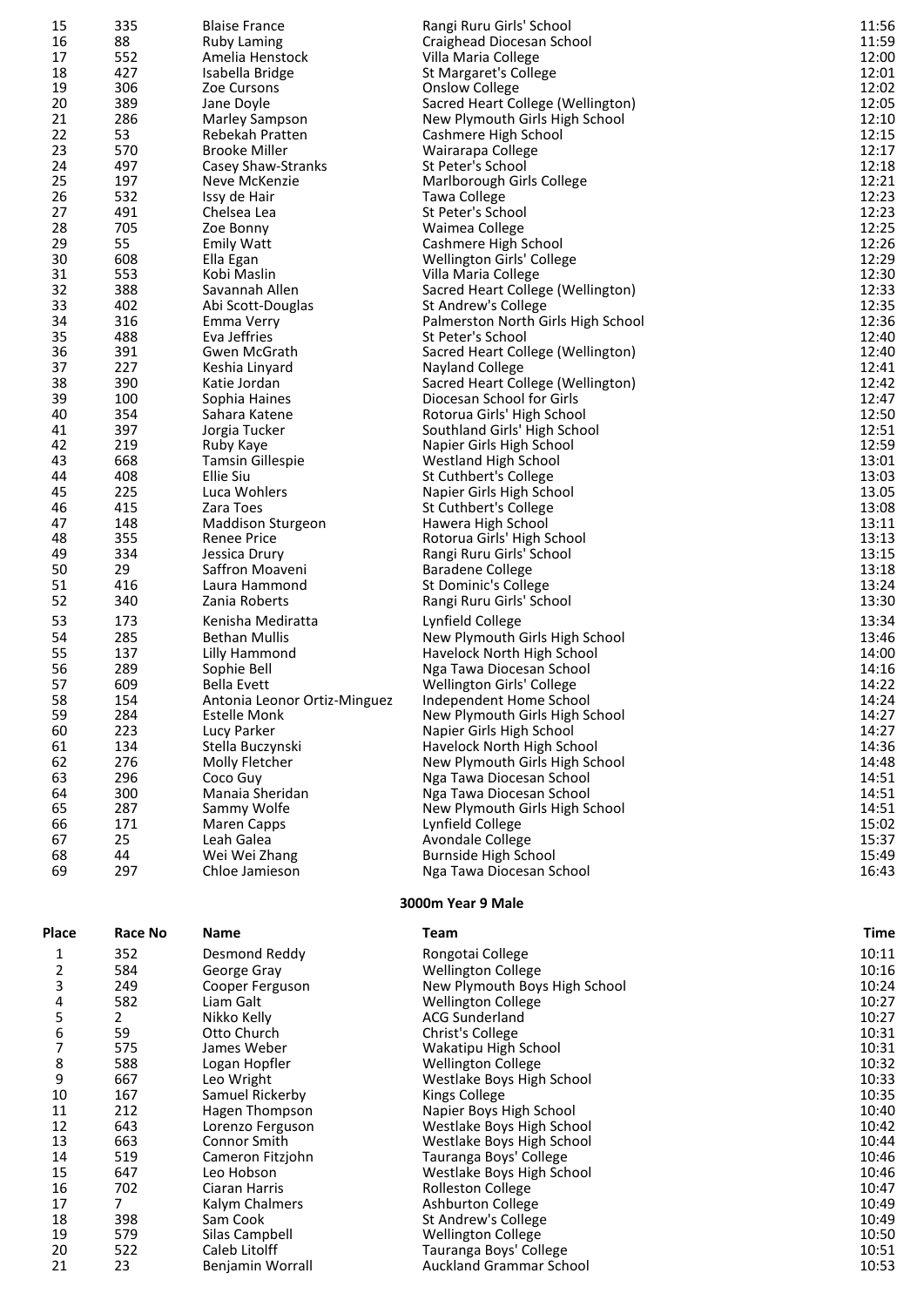| 22       | 322        | Aidan Fitzmaurice                               | Papanui High School                                         | 10:59          |
|----------|------------|-------------------------------------------------|-------------------------------------------------------------|----------------|
| 23       | 264        | Jack Mason                                      | New Plymouth Boys High School                               | 11:01          |
| 24       | 393        | Macrae Smith                                    | Shirley Boys High School                                    | 11:02          |
| 25       | 525        | Stefan Pendergrast                              | Tauranga Boys' College                                      | 11:02          |
| 26       | 250        | Miller Ferguson                                 | New Plymouth Boys High School                               | 11:03          |
| 27       | 662        | Aiden Schuin                                    | Westlake Boys High School                                   | 11:04          |
| 28       | 178        | Christian Geldenhuys                            | Macleans College                                            | 11:06          |
| 29       | 73         | Dardy Harrington                                | Christchurch Boys High School                               | 11:08          |
| 30       | 372        | Henry Moore                                     | Sacred Heart College (Auckland)                             | 11:10          |
| 31<br>32 | 170<br>589 | Quinn Winwood<br>Tom Hughson                    | Kings College<br><b>Wellington College</b>                  | 11:11<br>11:11 |
| 33       | 57         | Charlie Forde                                   | <b>Central Southland College</b>                            | 11:12          |
| 34       | 156        | Lewis Blay                                      | James Hargest College                                       | 11:13          |
| 35       | 180        | Flynn Healy                                     | <b>Macleans College</b>                                     | 11:14          |
| 36       | 80         | <b>Henry Sevier</b>                             | Christchurch Boys High School                               | 11:15          |
| 37       | 201        | Jansen Luke                                     | Middleton Grange School                                     | 11:17          |
| 38       | 626        | Henry Barr                                      | Westlake Boys High School                                   | 11:19          |
| 39       | 631        | Arran Brodie                                    | Westlake Boys High School                                   | 11:21          |
| 40       | 422        | Johnny Ormond                                   | St Kentigern College                                        | 11:22          |
| 41       | 118        | Harry Hardwick                                  | Green Bay High School                                       | 11:30          |
| 42       | 65         | Oliver Simpson                                  | Christ's College                                            | 11:35          |
| 43       | 401        | Ollie Jackways                                  | St Andrew's College                                         | 11:39          |
| 44       | 628        | Swann Blanchard                                 | Westlake Boys High School                                   | 11:41          |
| 45       | 639        | Duke Cutts                                      | Westlake Boys High School                                   | 11:44          |
| 46       | 661        | Zach Pudney                                     | Westlake Boys High School                                   | 11:51          |
| 47       | 122        | Albie Palmer-Clarke                             | Green Bay High School                                       | 11:53          |
| 48<br>49 | 380<br>124 | Cormac Pepper<br>Alistair Peterson              | Sacred Heart College (Auckland)                             | 11:54<br>11:55 |
| 50       | 595        | <b>Tom Pescini</b>                              | Green Bay High School<br><b>Wellington College</b>          | 11:56          |
| 51       | 646        | Christopher Hickey                              | Westlake Boys High School                                   | 11:57          |
|          |            |                                                 |                                                             |                |
| 52       | 515        | Daniel Barback                                  | Tauranga Boys' College                                      | 11:58          |
| 53<br>54 | 405<br>701 | <b>Matthew Wilcox</b>                           | St Andrew's College                                         | 11:58<br>12:03 |
| 55       | 530        | <b>Tyler Burnett</b><br>Dane Wooster            | Rolleston College<br>Tauranga Boys' College                 | 12:06          |
| 56       | 452        | Joshua Lamb                                     | St Patrick's College (Silverstream)                         | 12:11          |
| 57       | 70         | Oakley Blackburn                                | Christchurch Boys High School                               | 12:11          |
| 58       | 453        | William Lemon                                   | St Patrick's College (Silverstream)                         | 12:12          |
| 59       | 268        | Charlie Poulgrain                               | New Plymouth Boys High School                               | 12:12          |
| 60       | 209        | <b>Ty Gonzales</b>                              | Mt Albert Grammar                                           | 12:18          |
| 61       | 42         | Shannon Rochester                               | <b>Burnside High School</b>                                 | 12:20          |
| 62       | 548        | Hamish Tilsey                                   | Timaru Boys' High School                                    | 12:21          |
| 63       | 445        | Albie Betteridge                                | St Patrick's College (Silverstream)                         | 12:22          |
| 64       | 370        | Vin Marsden                                     | Sacred Heart College (Auckland)                             | 12:25          |
| 65       | 564        | Cody Mcpherson                                  | Waimea College                                              | 12:25          |
| 66       | 518        | Luca Dohnt                                      | Tauranga Boys' College                                      | 12:26          |
| 67       | 182        | Wesley Lau                                      | Macleans College                                            | 12:30          |
| 68       | 371        | Rocco McMahon                                   | Sacred Heart College (Auckland)                             | 12:31          |
| 69       | 10         | <b>Bayly Dransfield</b>                         | <b>Auckland Grammar School</b>                              | 12:31          |
| 70<br>71 | 367<br>361 | Luca George                                     | Sacred Heart College (Auckland)                             | 12:35          |
| 72       | 39         | <b>Ryder Brownrigg</b><br><b>Daniel Malthus</b> | Sacred Heart College (Auckland)<br>Burnside High School     | 12:43<br>12:44 |
| 73       | 542        | Jack Houstoun                                   | Timaru Boys' High School                                    | 12:46          |
| 74       | 549        | Caleb Turner                                    | Timaru Boys' High School                                    | 12:52          |
| 75       | 524        | Alexander Lush                                  | Tauranga Boys' College                                      | 12:55          |
| 76       | 362        | Sam Cunningham                                  | Sacred Heart College (Auckland)                             | 13:04          |
| 77       | 634        | Laurence Carter                                 | Westlake Boys High School                                   | 13:06          |
| 78       | 258        | <b>Riley Hope</b>                               | New Plymouth Boys High School                               | 13:10          |
| 79       | 63         | Nisal Pathirana                                 | Christ's College                                            | 13:23          |
| 80       | 545        | <b>Quinn Pratt</b>                              | Timaru Boys' High School                                    | 13:35          |
| 81       | 269        | Malachi Puckeridge                              | New Plymouth Boys High School                               | 13:36          |
| 82       | 444        | Oliver Bargh                                    | St Patrick's College (Silverstream)                         | 13:37          |
| 83       | 270        | Liam Quinn                                      | New Plymouth Boys High School                               | 13:42          |
| 84       | 447        | Callum Byrne                                    | St Patrick's College (Silverstream)                         | 13:49          |
| 85       | 464        | <b>Illinois Cooney</b>                          | St Paul's College (Auckland)                                | 13:54          |
| 86<br>87 | 461        | John-Pallid Tufue                               | St Patrick's College (Silverstream)                         | 14:01          |
| 88       | 14<br>650  | Vishnu Hariharan<br>Elijah Kirkpatrick          | <b>Auckland Grammar School</b><br>Westlake Boys High School | 14:17<br>14:23 |
| 89       | 208        | Duke Gilbert                                    | Mt Albert Grammar                                           | 14:24          |
| 90       | 528        | Yashil Singh                                    | Tauranga Boys' College                                      | 17:15          |
|          |            |                                                 |                                                             |                |
|          |            |                                                 | 4000m Senior Female                                         |                |

| <b>Place</b> | Race No | Name           | Team                        | Time  |
|--------------|---------|----------------|-----------------------------|-------|
|              | 418     | Zara Geddes    | St Hilda's Collegiate       | 14:20 |
|              | 309     | Catherine Lund | Otago Girls High School     | 14:24 |
|              | 687     | Amy McHardy    | Whanganui Collegiate School | 14:38 |
| 4            | 417     | Stella Hammond | St Dominic's College        | 14:42 |
|              | 697     | Bella Earl     | Whangarei Girls High School | 14:46 |
| 6            | 671     | Louise Brabyn  | Whanganui Collegiate School | 14:46 |
|              | 621     | Ava Sutherland | Wellington Girls' College   | 14:47 |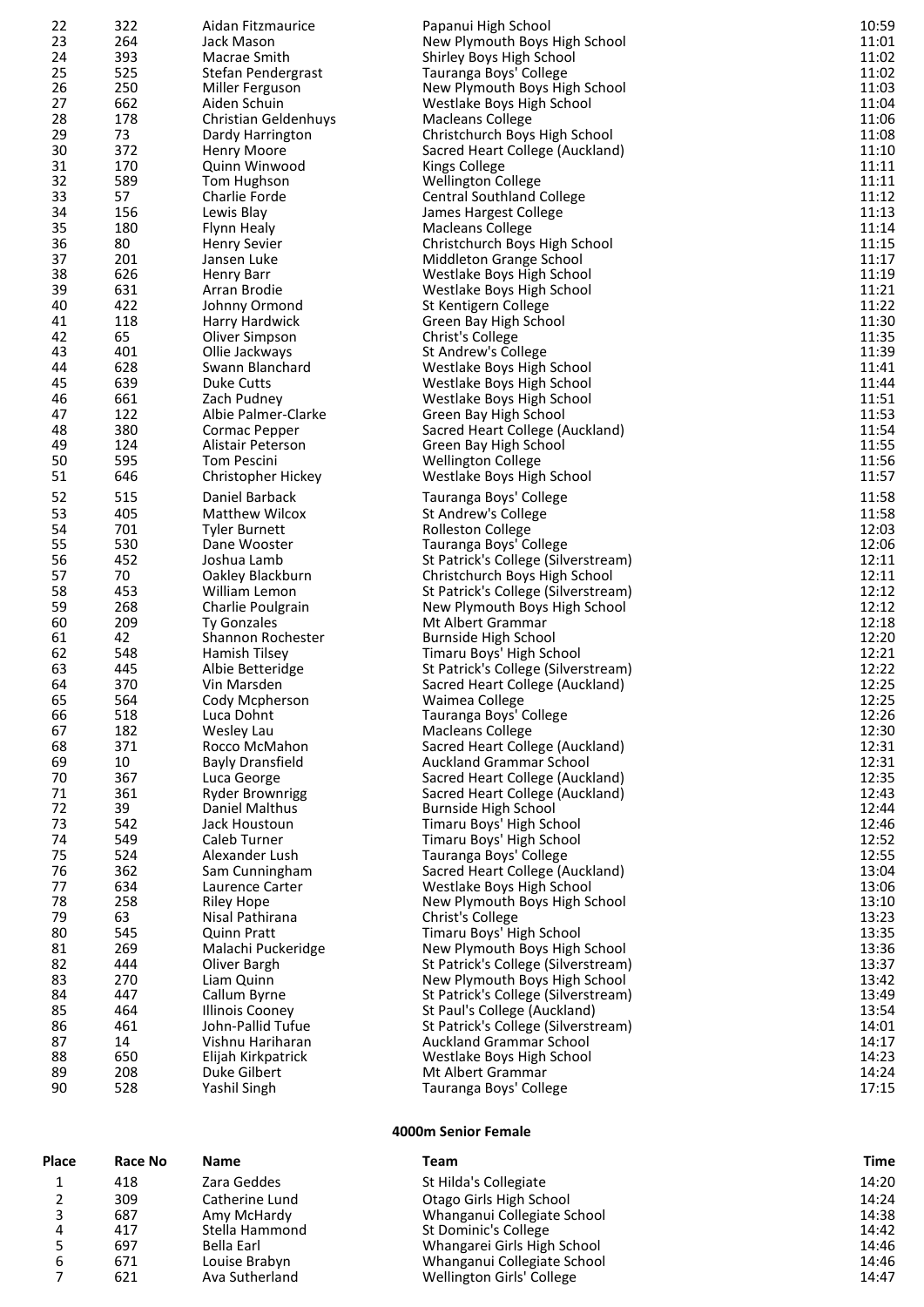| 8        | 294        | Emma Ferguson                          | Nga Tawa Diocesan School                                         | 14:53          |
|----------|------------|----------------------------------------|------------------------------------------------------------------|----------------|
| 9        | 617        | Kate McHardy                           | Wellington Girls' College                                        | 14:54          |
| 10       | 138        | Sofia Lumbreras                        | Havelock North High School                                       | 15:00          |
| 11       | 310        | Charo Heijnen                          | Otumoetai College                                                | 15:02          |
| 12<br>13 | 200<br>509 | Ella Smart<br>Jodie Nash               | Matamata College<br>Takapuna Grammar School                      | 15:03<br>15:04 |
| 14       | 85         | Kate Currie                            | Christchurch Girls High School                                   | 15:04          |
| 15       | 613        | Lucy Jurke                             | Wellington Girls' College                                        | 15:16          |
| 16       | 555        | <b>Brooke Bowen</b>                    | Waimea College                                                   | 15:17          |
| 17       | 508        | Sascha Letica                          | Takapuna Grammar School                                          | 15:21          |
| 18       | 396        | Kennedy Taylor                         | Southland Girls' High School                                     | 15:23          |
| 19       | 107        | Kayo Findsen                           | Epsom Girls Grammar School                                       | 15:28          |
| 20<br>21 | 160<br>614 | Poppy Martin<br>Katelyn Sceats         | John Paul College<br>Wellington Girls' College                   | 15:31<br>15:35 |
| 22       | 129        | Sara Jury                              | Hamilton Girls High School                                       | 15:36          |
| 23       | 329        | Lola Campbell                          | Queen Margaret College                                           | 15:41          |
| 24       | 89         | Niamh Motley                           | Craighead Diocesan School                                        | 15:46          |
| 25       | 99         | Amelia Green                           | Diocesan School for Girls                                        | 15:47          |
| 26       | 392        | Kate Yu                                | Samuel Marsden Collegiate                                        | 15:48          |
| 27<br>28 | 602<br>106 | Eliza Squire<br>Leila Daniels          | Wellington East Girls' College<br>Epsom Girls Grammar School     | 15:51<br>15:54 |
| 29       | 466        | Renee Carey                            | St Pauls Collegiate (Hamilton)                                   | 15:55          |
| 30       | 514        | Katya Cumming                          | Taumarunui High School                                           | 15:57          |
| 31       | 501        | <b>Brooke Weir</b>                     | St Peter's School                                                | 15:57          |
| 32       | 283        | Lottie Moffat                          | New Plymouth Girls High School                                   | 16:01          |
| 33       | 573        | Samantha Fookes                        | Wakatipu High School                                             | 16:03          |
| 34<br>35 | 277<br>601 | Grace Foreman<br>Lulu Davies           | New Plymouth Girls High School<br>Wellington East Girls' College | 16:04<br>16:06 |
| 36       | 678        | <b>Harriet Douglas</b>                 | Whanganui Collegiate School                                      | 16:10          |
| 37       | 191        | Sophia Urlich                          | <b>Macleans College</b>                                          | 16:11          |
| 38       | 49         | <b>Elspeth McGuinness</b>              | Cashmere High School                                             | 16:13          |
| 39       | 607        | Lillie Beliveau                        | Wellington Girls' College                                        | 16:15          |
| 40       | 603        | Phoebe Squire                          | Wellington East Girls' College                                   | 16:16          |
| 41       | 554<br>105 | <b>Bridie Restieaux</b>                | Villa Maria College<br>Diocesan School for Girls                 | 16:19          |
| 42<br>43 | 185        | Anei Todd<br>Kendal Penney             | <b>Macleans College</b>                                          | 16:22<br>16:26 |
| 44       | 305        | Scarlett Anderson                      | Onslow College                                                   | 16:29          |
| 45       | 103        | Lucy Russ                              | Diocesan School for Girls                                        | 16:31          |
| 46       | 414        | Sophie Robb                            | St Cuthbert's College                                            | 16:34          |
| 47       | 688        | Rosa Meyer                             | Whanganui Collegiate School                                      | 16:35          |
| 48       | 489        | Jess Jennings                          | St Peter's School                                                | 16:38          |
| 49<br>50 | 315<br>94  | Lucy McLean<br><b>Madeline Thomas</b>  | Palmerston North Girls High School<br>Craighead Diocesan School  | 16:41<br>16:43 |
| 51       | 400        | Hannah Hughes                          | St Andrew's College                                              | 16:44          |
| 52       | 328        | Amelia Abernethy                       | Queen Margaret College                                           | 16:44          |
| 53       | 46         | Tara Sacke                             | Cambridge High School                                            | 16:47          |
| 54       | 229        | <b>Shinaye Toms</b>                    | Nayland College                                                  | 16:51          |
| 55       | 619        | Molly O'Sullivan                       | Wellington Girls' College                                        | 16:54          |
| 56       | 424        | Anna Babington                         | St Margaret's College                                            | 16:54          |
| 57       | 221        | Olivia Molloy                          | Napier Girls High School                                         | 16:55          |
| 58<br>59 | 425<br>337 | Katherine Babington<br>Beth Heywood    | St Margaret's College<br>Rangi Ruru Girls' School                | 16:59<br>17:04 |
| 60       | 187        | Caitlyn Pokorny                        | <b>Macleans College</b>                                          | 17:05          |
| 61       | 624        | Greta Woolloff                         | Wellington Girls' College                                        | 17:05          |
| 62       | 566        | Heidi Stephens                         | Waimea College                                                   | 17:06          |
| 63       | 331        | Rosa Stanley                           | Queen Margaret College                                           | 17:07          |
| 64       | 222        | Kate O'Connor                          | Napier Girls High School                                         | 17:07          |
| 65       | 51<br>279  | <b>Gracie Pratten</b>                  | Cashmere High School<br>New Plymouth Girls High School           | 17:15<br>17:19 |
| 66<br>67 | 130        | Kaylee Hunger<br>Monique Spedding      | Hamilton Girls High School                                       | 17:21          |
| 68       | 215        | Annabel Cook                           | Napier Girls High School                                         | 17:25          |
| 69       | 670        | Pascale Bowie                          | Whanganui Collegiate School                                      | 17:25          |
| 70       | 47         | Lucy Steele                            | Cambridge High School                                            | 17:28          |
| 71       | 502        | Grace Wisnewski                        | St Peter's School                                                | 17:30          |
| 72       | 359        | Bella Wyatt                            | Rotorua Lakes High School                                        | 17:30          |
| 73<br>74 | 403<br>115 | Lily Twyford<br>Hazel Cook             | St Andrew's College<br>Green Bay High School                     | 17:31<br>17:32 |
| 75       | 558        | Cassie Cameron                         | Waimea College                                                   | 17:32          |
| 76       | 606        | Rachel Baker                           | Wellington Girls' College                                        | 17:33          |
| 77       | 356        | Anja Combrie                           | Rotorua Lakes High School                                        | 17:33          |
| 78       | 275        | Renee Donovan                          | New Plymouth Girls High School                                   | 17:46          |
| 79<br>80 | 280<br>98  | Emma Jamieson                          | New Plymouth Girls High School                                   | 17:47          |
| 81       | 604        | Jessica Finnegan<br>Tayla Admanson     | Diocesan School for Girls<br>Wellington Girls' College           | 17:48<br>17:53 |
| 82       | 689        | Lucy Monckton                          | Whanganui Collegiate School                                      | 17:56          |
| 83       | 513        | Nikita Wain                            | Taradale High School                                             | 17:59          |
| 84       | 478        | Georgie Rose Boyd                      | St Peter's School                                                | 18:02          |
| 85       | 93         | Marissa Shannon                        | Craighead Diocesan School                                        | 18:04          |
| 86<br>87 | 490<br>623 | Maddi Judkins<br><b>Felicity Wills</b> | St Peter's School<br>Wellington Girls' College                   | 18:11<br>18:13 |
| 88       | 298        | Carys Middleton                        | Nga Tawa Diocesan School                                         | 18:13          |
|          |            |                                        |                                                                  |                |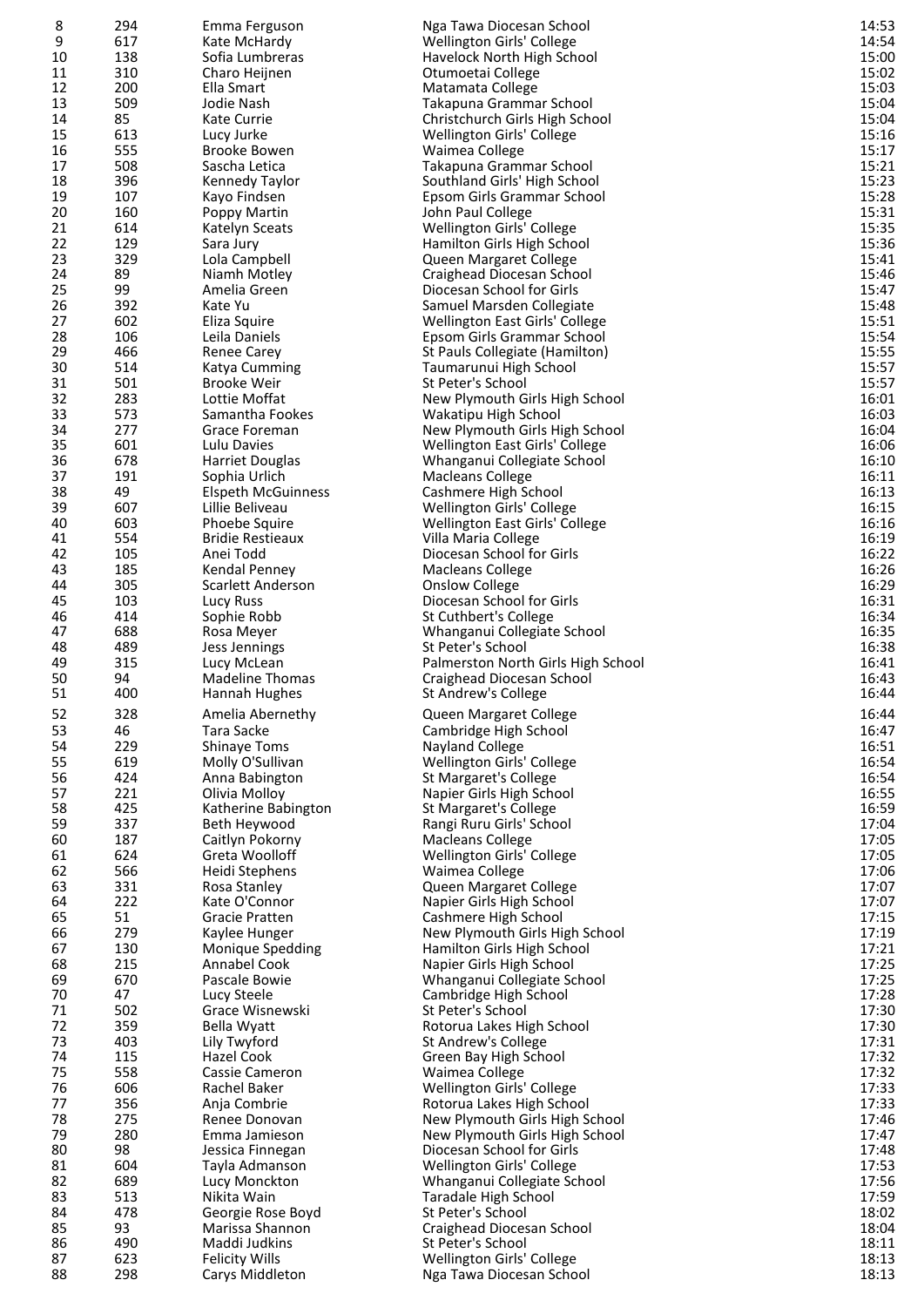| 89         | 90         | Lucy Murphy                               | Craighead Diocesan School                                 | 18:14          |
|------------|------------|-------------------------------------------|-----------------------------------------------------------|----------------|
| 90         | 333        | <b>Emma Coates</b>                        | Rangi Ruru Girls' School                                  | 18:18          |
| 91<br>92   | 291<br>123 | Olivia Clifton<br>Lyla Peters             | Nga Tawa Diocesan School                                  | 18:46<br>18:51 |
| 93         | 293        | Amy Ellis                                 | Green Bay High School<br>Nga Tawa Diocesan School         | 18:53          |
| 94         | 228        | Jasmin Patel                              | <b>Nayland College</b>                                    | 19:02          |
| 95         | 434        | Sam Plimmer                               | St Matthew's Collegiate                                   | 19:06          |
| 96         | 101        | Juliet Harland                            | Diocesan School for Girls                                 | 19:10          |
| 97         | 703        | Eve Finlayson                             | Diocesan School for Girls                                 | 19:14          |
| 98         | 238        | Hester Allen                              | Nelson College For Girls                                  | 19:20          |
| 99         | 495        | <b>Emily Raath</b>                        | St Peter's School                                         | 19:36          |
| 100        | 292        | Montana Doorey                            | Nga Tawa Diocesan School                                  | 19:49          |
| 101<br>102 | 244<br>243 | Sophie Thomas<br>Kate Southwick           | Nelson College For Girls                                  | 21:47<br>22:49 |
|            |            |                                           | Nelson College For Girls                                  |                |
| 103        | 116        | Mischa Crawford                           | Green Bay High School                                     | 23:30          |
|            |            |                                           | 2000m Senior Para Female                                  |                |
| Place      | Race No    | <b>Name</b>                               | Team                                                      | <b>Time</b>    |
| 1          | 706        | Lily Reardon T20                          | Papanui High School                                       | 20:24          |
|            |            |                                           | 6000m Senior Male                                         |                |
| Place      | Race No    | <b>Name</b>                               | Team                                                      | <b>Time</b>    |
| 1          | 177        | Christian De Vaal                         | <b>Macleans College</b>                                   | 18:46          |
| 2          | 33         | <b>Elliott Pugh</b>                       | <b>Bethlehem College</b>                                  | 19:15          |
| 3          | 656        | <b>Cameron Maunder</b>                    | Westlake Boys High School                                 | 19:30          |
| 4<br>5     | 694<br>175 | Daniel Sinclair<br>Ronan Codyre           | Whanganui Collegiate School<br><b>Macleans College</b>    | 19:31<br>19:33 |
| 6          | 168        | <b>Toby Tasker</b>                        | <b>Kings College</b>                                      | 19:39          |
| 7          | 146        | Karsen Vesty                              | Havelock North High School                                | 19:44          |
| 8          | 505        | Daniel Prescott                           | St Thomas Of Canterbury College                           | 19:47          |
| 9          | 521        | Matthew Hill                              | Tauranga Boys' College                                    | 19:51          |
| 10         | 377        | Zach O'Dywer                              | Sacred Heart College (Auckland)                           | 19:54          |
| 11         | 700        | Louie Endres                              | Hillcrest High School                                     | 19:57          |
| 12<br>13   | 233<br>110 | Joshua Gill                               | Nelson College                                            | 20:04          |
| 14         | 641        | Angus Monro<br><b>Nick Davies</b>         | Glendowie College<br>Westlake Boys High School            | 20:08<br>20:08 |
| 15         | 17         | Jamie Mora                                | <b>Auckland Grammar School</b>                            | 20:12          |
| 16         | 54         | Angus Sevier                              | Cashmere High School                                      | 20:13          |
| 17         | 581        | Luca Evett                                | <b>Wellington College</b>                                 | 20:14          |
| 18         | 307        | Max Doherty                               | <b>Onslow College</b>                                     | 20:16          |
| 19         | 675        | Toby Caro                                 | Whanganui Collegiate School                               | 20:22          |
| 20         | 142        | Lorcan Rabbitte                           | Havelock North High School                                | 20:24          |
| 21         | 141        | Tayne Patel                               | Havelock North High School                                | 20:26          |
| 22<br>23   | 395<br>43  | James McLeay<br>Theo Walker               | Southland Boys High School<br><b>Burnside High School</b> | 20:31<br>20:32 |
| 24         | 711        | Ben Brunner                               | <b>Wellington College</b>                                 | 20:33          |
| 25         | 179        | Finn Harrison                             | <b>Macleans College</b>                                   | 20:33          |
| 26         | 633        | <b>Etienne Calonne</b>                    | Westlake Boys High School                                 | 20:38          |
| 27         | 245        | Jackson Bigwood                           | New Plymouth Boys High School                             | 20:39          |
| 28         | 210        | Finn Barker                               | Napier Boys High School                                   | 20:41          |
| 29         | 681        | James Hercus                              | Whanganui Collegiate School                               | 20:44          |
| 30         | 451        | Josh Jordan                               | St Patrick's College (Silverstream)                       | 20:47          |
| 31<br>32   | 456<br>637 | Max Poland                                | St Patrick's College (Silverstream)                       | 20:47          |
| 33         | 591        | Jett Curteis<br>Guy Lees                  | Westlake Boys High School<br><b>Wellington College</b>    | 20:51<br>20:56 |
| 34         | 77         | Tram O'Callaghan                          | Christchurch Boys High School                             | 21:00          |
| 35         | 313        | Samuel Stichbury                          | Palmerston North Boys High School                         | 21:04          |
| 36         | 469        | <b>Tomas Barry</b>                        | St Peter's College (Auckland)                             | 21:04          |
| 37         | 655        | Roman Matson                              | Westlake Boys High School                                 | 21:06          |
| 38         | 472        | William Johnston                          | St Peter's College (Auckland)                             | 21:06          |
| 39         | 161        | Pai Wynyard                               | Kaiapoi High School                                       | 21:06          |
| 40         | 473        | Max Preece                                | St Peter's College (Auckland)                             | 21:07          |
| 41         | 653        | Harrison Loretz                           | Westlake Boys High School                                 | 21:14          |
| 42<br>43   | 311<br>421 | Ethan Tanasiri<br>Joshua Gordon-Glassford | Pakuranga College<br>St Kentigern College                 | 21:14<br>21:16 |
| 44         | 248        | Nick Dobbie                               | New Plymouth Boys High School                             | 21:16          |
| 45         | 569        | William Larkin                            | Wairarapa College                                         | 21:17          |
| 46         | 75         | Josh Loose                                | Christchurch Boys High School                             | 21:18          |
| 47         | 599        | Thomas White                              | <b>Wellington College</b>                                 | 21:19          |
| 48         | 164        | James Ford                                | <b>Kings College</b>                                      | 21:19          |
| 49         | 159        | Benjamin Scott                            | James Hargest College                                     | 21:19          |
| 50         | 636        | Luke Cudby                                | Westlake Boys High School                                 | 21:23          |
| 51         | 516        | Azrael Cabusao                            | Tauranga Boys' College                                    | 21:26          |
| 52         | 211        | George McHardy                            | Napier Boys High School                                   | 21:31          |
| 53         | 288        | Ryan Mackay                               | <b>Newlands College</b>                                   | 21:33          |
| 54         | 260        | <b>Brock Ironside</b>                     | New Plymouth Boys High School                             | 21:33          |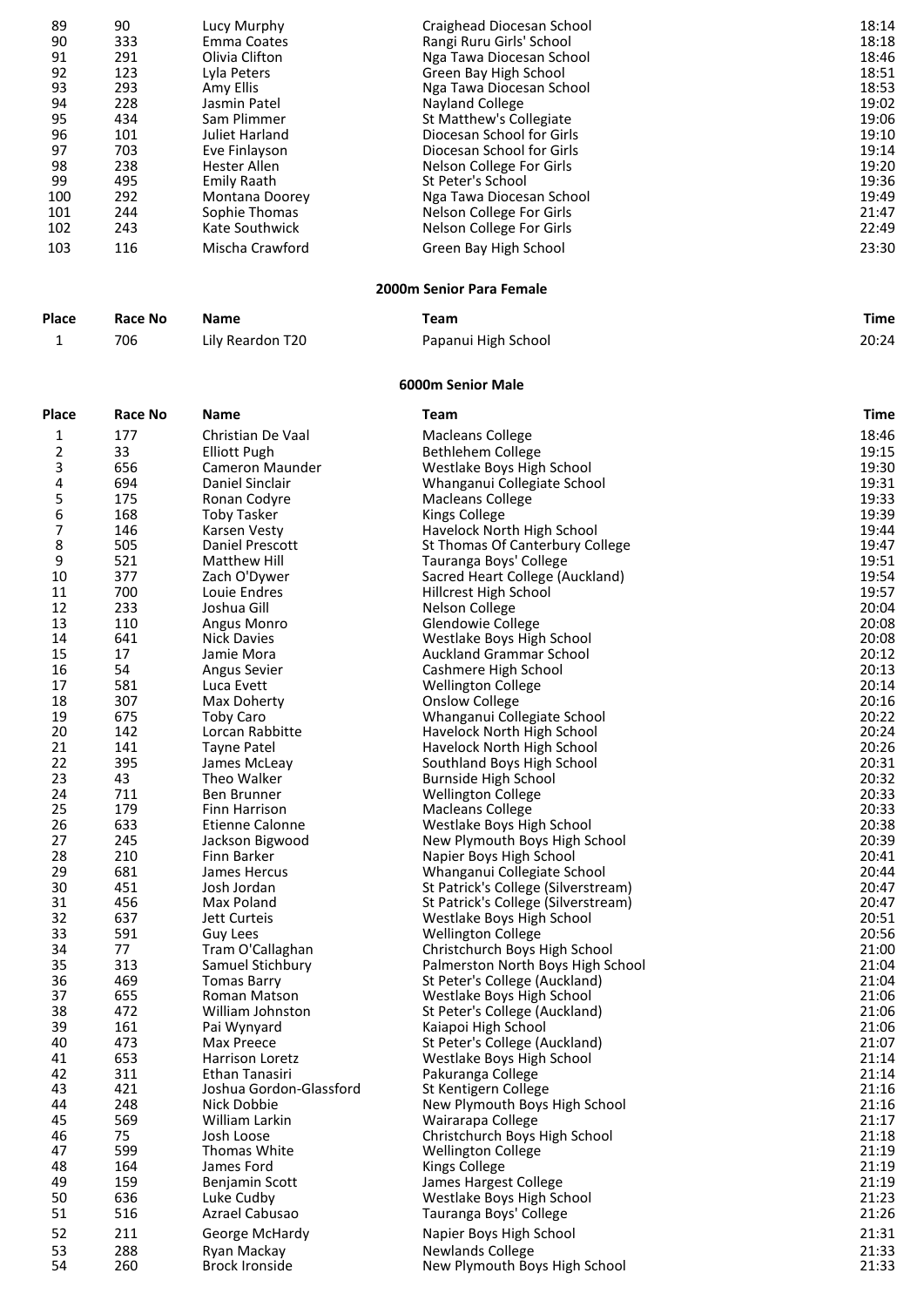| 55  | 13  | Robert Fitzpatrick      | <b>Auckland Grammar School</b>           | 21:34 |
|-----|-----|-------------------------|------------------------------------------|-------|
| 56  | 644 | Josh Ford               | Westlake Boys High School                | 21:39 |
|     |     |                         |                                          |       |
| 57  | 230 | Fenlon Bayley           | Nelson College                           | 21:39 |
| 58  | 5.  | Callum Murray           | <b>Aquinas College</b>                   | 21:40 |
| 59  | 271 | Mathias Strohmeier      | New Plymouth Boys High School            | 21:42 |
| 60  | 343 | Flynn Register          | Rathkeale College/Trinity Senior College | 21:43 |
| 61  | 213 | Max Wildbore            | Napier Boys High School                  | 21:43 |
| 62  | 640 | <b>Quincy Cutts</b>     | Westlake Boys High School                | 21:46 |
| 63  | 153 | Hassan McCall           | Independent Home School                  | 21:48 |
| 64  | 682 | Elliot Jones            | Whanganui Collegiate School              | 21:48 |
| 65  | 345 | Adam Coleman            | <b>Richmond View School</b>              | 21:55 |
|     |     | Oliver Jones            |                                          |       |
| 66  | 683 |                         | Whanganui Collegiate School              | 21:57 |
| 67  | 651 | Isaac Kirkpatrick       | Westlake Boys High School                | 22:01 |
| 68  | 71  | <b>Phonse Carroll</b>   | Christchurch Boys High School            | 22:09 |
| 69  | 312 | Reuben Duker            | Palmerston North Boys High School        | 22:10 |
| 70  | 254 | Sam Gregory             | New Plymouth Boys High School            | 22:10 |
| 71  | 590 | Henry Isac              | <b>Wellington College</b>                | 22:12 |
| 72  | 111 | Oscar Monro             | Glendowie College                        | 22:15 |
| 73  | 423 | Camden Burge            | St Kevin's College                       | 22:17 |
| 74  | 693 | Jonah Seeds             | Whanganui Collegiate School              | 22:19 |
|     |     |                         |                                          |       |
| 75  | 437 | Conor Chesney           | St Patrick's College (Kilbirnie)         | 22:21 |
| 76  | 368 | Leo Hilton              | Sacred Heart College (Auckland)          | 22:23 |
| 77  | 535 | <b>Thomas Allan</b>     | Timaru Boys' High School                 | 22:25 |
| 78  | 76  | Will McMeeken           | Christchurch Boys High School            | 22:28 |
| 79  | 686 | Lucas Martin            | Whanganui Collegiate School              | 22:29 |
| 80  | 379 | Ryan Peck               | Sacred Heart College (Auckland)          | 22:32 |
| 81  | 131 | Jackson McKay           | Hastings Boys High School                | 22:33 |
| 82  | 82  | Josh Tonga              | Christchurch Boys High School            | 22:34 |
|     |     |                         |                                          |       |
| 83  | 540 | Malachy Cleland         | Timaru Boys' High School                 | 22:34 |
| 84  | 183 | Logan Marshall          | <b>Macleans College</b>                  | 22:35 |
| 85  | 272 | Josh Thorburn           | New Plymouth Boys High School            | 22:37 |
| 86  | 162 | Hugo Batchelor          | <b>Kings College</b>                     | 22:40 |
| 87  | 635 | Thomas Cowan            | Westlake Boys High School                | 22:45 |
| 88  | 194 | Ryan Marfell            | Marlborough Boys College                 | 22:49 |
| 89  | 158 | Lucas Huia              | James Hargest College                    | 22:50 |
| 90  | 132 | Zack Conroy             | Hauraki Plains College                   | 22:54 |
|     |     |                         |                                          | 22:55 |
| 91  | 3   | Caleb Diprose           | Aparima College                          |       |
| 92  | 348 | Lachlan List            | Roncalli College                         | 22:55 |
| 93  | 347 | Archie Jones            | Roncalli College                         | 22:55 |
| 94  | 550 | Josh Young              | Timaru Boys' High School                 | 22:58 |
| 95  | 121 | <b>Maksis Maulvurfs</b> | Green Bay High School                    | 23:06 |
| 96  | 441 | Wilson Li               | St Patrick's College (Kilbirnie)         | 23:13 |
| 97  | 257 | <b>Thomas Hooks</b>     | New Plymouth Boys High School            | 23:14 |
| 98  | 365 | Matthew Foley           | Sacred Heart College (Auckland)          | 23:18 |
|     |     |                         |                                          |       |
| 99  | 567 | <b>Edward Swain</b>     | Waimea College                           | 23:19 |
| 100 | 526 | Joshua Renz             | Tauranga Boys' College                   | 23:20 |
| 101 | 95  | Cameron Walker          | Dannevirke High School                   | 23:22 |
| 102 | 38  | Daniel Lough            | <b>Burnside High School</b>              | 23:23 |
| 103 | 666 | <b>Ben Wells</b>        | Westlake Boys High School                | 23:27 |
|     |     |                         |                                          |       |
| 104 | 18  | Jesse Park              | <b>Auckland Grammar School</b>           | 23:27 |
| 105 | 484 | Oliver Galpin           | St Peter's School                        | 23:29 |
| 106 | 436 | Aidan Chesney           | St Patrick's College (Kilbirnie)         | 23:30 |
| 107 | 704 | Thomas Forest-Dawson    | Green Bay High School                    | 23:30 |
| 108 | 563 | Noah Lausen             | Waimea College                           | 23:31 |
| 109 | 638 | Robbie Cuthbertson      | Westlake Boys High School                | 23:34 |
| 110 | 133 | <b>Cullen Crowe</b>     | Hauraki Plains College                   | 23:35 |
| 111 | 364 | <b>Thomas Dufty</b>     | Sacred Heart College (Auckland)          | 23:38 |
|     | 147 | Alex West               |                                          | 23:40 |
| 112 |     |                         | Havelock North High School               |       |
| 113 | 538 | Ryan Caldwell           | Timaru Boys' High School                 | 23:42 |
| 114 | 261 | Ryan Jury               | New Plymouth Boys High School            | 23:42 |
| 115 | 442 | Lucious Pinto           | St Patrick's College (Kilbirnie)         | 23:42 |
| 116 | 11  | Jack Dransfield         | <b>Auckland Grammar School</b>           | 23:51 |
| 117 | 125 | Huy Tran                | Green Bay High School                    | 23:52 |
| 118 | 381 | Isaac Qereqeretabua     | Sacred Heart College (Auckland)          | 23:55 |
| 119 | 546 | William Talbot          | Timaru Boys' High School                 | 24:03 |
| 120 | 487 | Ethan James             | St Peter's School                        | 24:07 |
| 121 | 259 | Thomas Hope             | New Plymouth Boys High School            | 24:14 |
| 122 |     | Max Marvin              |                                          | 24:20 |
|     | 120 |                         | Green Bay High School                    |       |
| 123 | 189 | Ishaan Silva            | <b>Macleans College</b>                  | 24:25 |
| 124 | 253 | Makaia Grant-Fargie     | New Plymouth Boys High School            | 24:29 |
| 125 | 565 | Danyon Oakes            | Waimea College                           | 24:38 |
| 126 | 143 | Owen Reid               | Havelock North High School               | 24:45 |
| 127 | 541 | Max Finlayson           | Timaru Boys' High School                 | 24:50 |
| 128 | 454 | Sean McGhie             | St Patrick's College (Silverstream)      | 24:52 |
| 129 | 443 | Jacob Rodgers           | St Patrick's College (Kilbirnie)         | 24:52 |
| 130 | 204 | Leo O'Donnell           | Motueka High School                      | 24:54 |
|     |     |                         |                                          |       |
| 131 | 235 | Braedyn Rosanowski      | Nelson College                           | 25:03 |
| 132 | 119 | Aphichat Khothisen      | Green Bay High School                    | 25:04 |
| 133 | 387 | Connor Te Rito          | Sacred Heart College (Auckland)          | 25:20 |
| 134 | 267 | Joshua Morgan           | New Plymouth Boys High School            | 25:24 |
| 135 | 36  | Noah Clark              | Burnside High School                     | 25:31 |